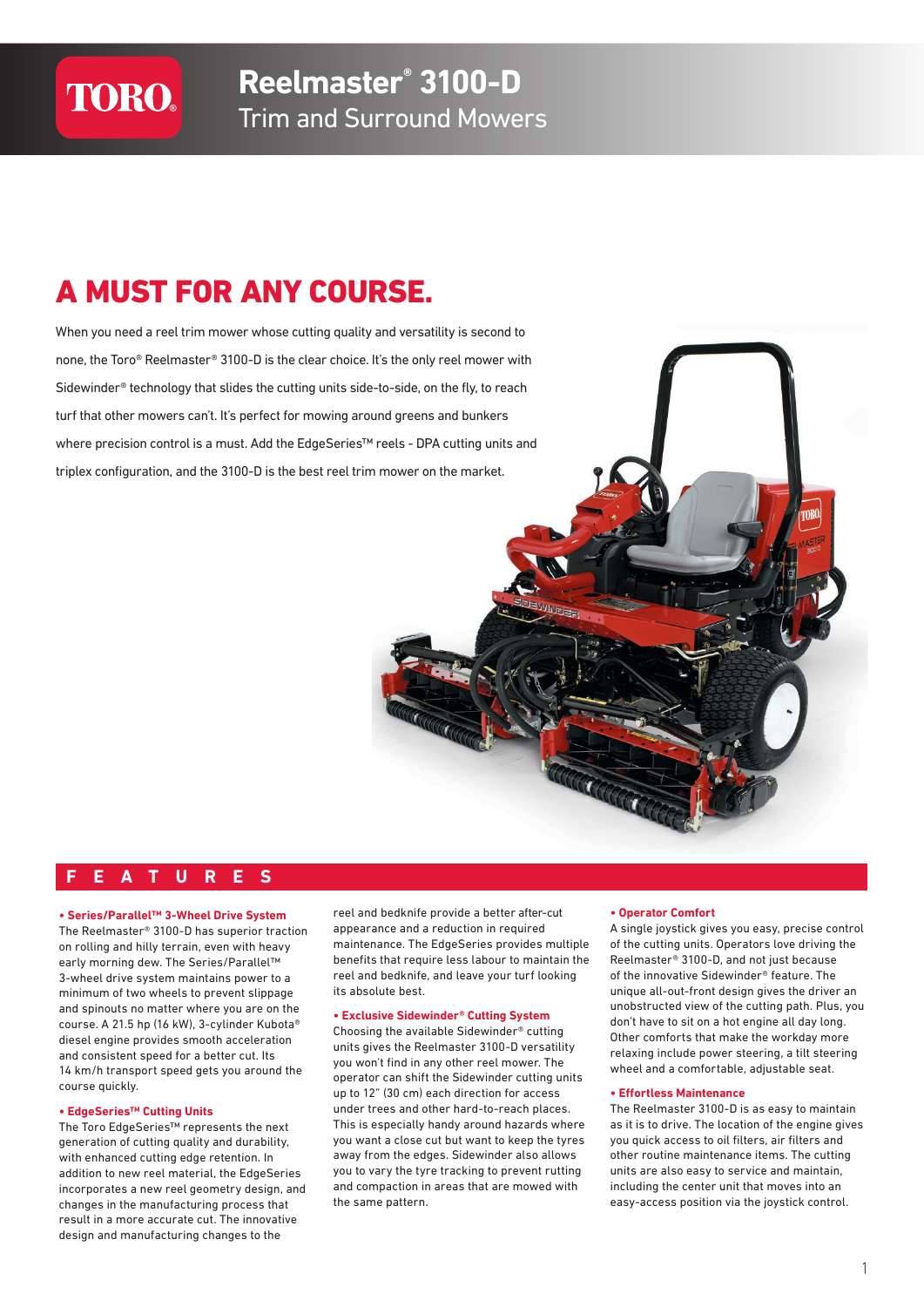# **REELMASTER® 3100-D SPECIFICATIONS\***

|                                                                                     |                                                                                                                                       | REELMASTER 3100-D. MODEL 03170                                                                                           |                                                                           |  | REELMASTER 3100-D W/ SIDEWINDER, MODEL 03171                                                                                                                                                                                                                                                                              |
|-------------------------------------------------------------------------------------|---------------------------------------------------------------------------------------------------------------------------------------|--------------------------------------------------------------------------------------------------------------------------|---------------------------------------------------------------------------|--|---------------------------------------------------------------------------------------------------------------------------------------------------------------------------------------------------------------------------------------------------------------------------------------------------------------------------|
| <b>ENGINE</b>                                                                       |                                                                                                                                       |                                                                                                                          |                                                                           |  | Kubota" liquid-cooled diesel, 3-cylinder, 21.5 hp (16 kW) net @ 2500 RPM. HIgh idle: 2,600 rpm, Low idle: 1,400 rpm (+/- 50 rpm). 68.5 cu. in. (1123 cm <sup>3</sup> )<br>displacement. Pressurised lubrication system with 3.5 U.S. qt. (3.3 litre) capacity. Heavy-duty, radial seal air cleaner. Fuel/water separator. |
| <b>CONFIGURATION</b>                                                                |                                                                                                                                       | Rear mounted engine, front operator position. Rear mounted radiator. Two post ROPS and seat belt standard.               |                                                                           |  |                                                                                                                                                                                                                                                                                                                           |
| <b>FUEL CAPACITY</b>                                                                |                                                                                                                                       | 7.5 gallons (28 litres). Biodiesel-Ready for use up to B-20 (20% biodiesel and 80% petroleum blend).                     |                                                                           |  |                                                                                                                                                                                                                                                                                                                           |
| <b>TRACTION DRIVE</b>                                                               |                                                                                                                                       | variable speed in forward and reverse. 6 gallon (23 litre) hydraulic system capacity.                                    |                                                                           |  | Series/Parallel hydraulic traction circuit provides continuous 3-wheel drive, in mow and transport. Hydrostatic traction drive provides infinitely                                                                                                                                                                        |
| <b>GROUND SPEED</b>                                                                 |                                                                                                                                       | Mow: 0-6 mph (0-10 km/h); Transport: 0-9 mph (0-14 km/h). Reverse: 0-4 mph (0-6 km/h).                                   |                                                                           |  |                                                                                                                                                                                                                                                                                                                           |
| <b>CONTROLS</b>                                                                     |                                                                                                                                       | transport lock, reel speed and backlap control knob.                                                                     |                                                                           |  | Forward and reverse traction control pedals, mow/transport lever, hand activated park brake, ignition key switch, tilt steering wheel lock, PTO switch,<br>throttle, joystick control for cutting unit raise and lower (and for moving cutting units side-to-side on Sidewinder equipped models), cutting unit            |
| <b>GAUGES</b>                                                                       |                                                                                                                                       | lights (high temperature safety shut off).                                                                               |                                                                           |  | Hour meter, fuel gauge, cluster gauge with glow plug and charge indicator lights, and low engine oil pressure and high coolant temperature warning                                                                                                                                                                        |
| <b>ELECTRICAL &amp;</b><br><b>INTERLOCKS</b>                                        |                                                                                                                                       | and cutting unit mow or transport safety interlock switches.                                                             |                                                                           |  | 12-volt, 585 cold cranking amps at 0°F (-18°C), 40 amps with regulator/rectifier. Traction pedal, operator presence in seat, PTO engage or disengage,                                                                                                                                                                     |
| <b>TYRES</b>                                                                        |                                                                                                                                       | Front: 20 x 12-10, 4-ply Turf Tread. Rear: 20 x 10-10, 4-ply Turf Tread                                                  |                                                                           |  |                                                                                                                                                                                                                                                                                                                           |
| <b>FRAME</b>                                                                        |                                                                                                                                       | Formed steel, welded steel and steel tubing.                                                                             |                                                                           |  |                                                                                                                                                                                                                                                                                                                           |
| <b>BRAKES</b>                                                                       |                                                                                                                                       | Hydrostatic service brake, hand-operated parking brake.                                                                  |                                                                           |  |                                                                                                                                                                                                                                                                                                                           |
| <b>STEERING</b>                                                                     |                                                                                                                                       | Power steering with tilt steering wheel.                                                                                 |                                                                           |  |                                                                                                                                                                                                                                                                                                                           |
| <b>OVERALL</b><br><b>DIMENSIONS</b>                                                 | Track Width:<br>Wheel Base:<br>Overall Length: 93" (236 cm)                                                                           | 55" (140 cm)<br>56" (142 cm)                                                                                             | Overall Height:<br>Transport Width:<br>Approx. Weight with Cutting Units: |  | 71" (180 cm) with ROPS<br>80" (203 cm) in 72" (183 cm) WOC<br>92" (234 cm) in 85" (216 cm) WOC<br>1860 lbs. (844 kg)                                                                                                                                                                                                      |
| <b>CUTTING UNIT</b><br>CONFIGURATION                                                | Fixed position cutting units.                                                                                                         |                                                                                                                          |                                                                           |  | Operator controlled moveable cutting units travel $\pm 12^{\circ}$ (30 cm)<br>left or right from center; total of 24" (61 cm) of infinite variability.                                                                                                                                                                    |
| <b>CUTTING UNIT</b><br><b>OFFSET</b>                                                |                                                                                                                                       | 3" (7.6 cm) in 72" (183 cm) width of cut<br>10" (25 cm) in 85" (216 cm) width of cut                                     |                                                                           |  | Maximum 15" (38 cm) in 72" (183 cm) width of cut<br>Maximum 22" (56 cm) in 85" (216 cm) width of cut                                                                                                                                                                                                                      |
| <b>CERTIFICATION</b>                                                                | EN ISO 5395.                                                                                                                          |                                                                                                                          |                                                                           |  | This product complies with the American National Standards Institute (ANSI B71-4 - 2012) and European Community specifications (CE Certified).                                                                                                                                                                            |
| <b>WARRANTY</b>                                                                     |                                                                                                                                       | Two-year limited warranty, refer to operator's manual for details.                                                       |                                                                           |  |                                                                                                                                                                                                                                                                                                                           |
| 27" (69 CM) CUTTING UNITS (03188, 03189, 03190) / 32" (81 CM) CUTTING UNITS (03191) |                                                                                                                                       |                                                                                                                          |                                                                           |  |                                                                                                                                                                                                                                                                                                                           |
| <b>TYPE</b>                                                                         |                                                                                                                                       | Three hydraulically-driven, balanced, 7" (17.8 cm) diameter reels. Cutting units interchangeable to all three positions. |                                                                           |  |                                                                                                                                                                                                                                                                                                                           |
| <b>REEL BLADE OPTIONS</b>                                                           |                                                                                                                                       |                                                                                                                          |                                                                           |  | 5, 8 and 11-blade reels available for 27" (69 cm) cutting unit. 8-blade reel cutting unit (5-blade service reel) available for 32" (81.3 cm) cutting unit.                                                                                                                                                                |
| <b>HOC RANGE</b>                                                                    | Height of cut ranges $.25$ " to 2" (.63 - 5.1 cm) standard in floating position, $1.5$ " to $2.5$ " (3.8 - 6.4 cm) in fixed position. |                                                                                                                          |                                                                           |  |                                                                                                                                                                                                                                                                                                                           |
| <b>CUTTING WIDTH</b>                                                                |                                                                                                                                       | 72" (183 cm) or 85" (216 cm) width of cut dependent on cutting unit selection.                                           |                                                                           |  |                                                                                                                                                                                                                                                                                                                           |

| <b>CLIP FREQUENCY/</b><br>BACKLAPPING | Manually controlled variable reel speed for adjustment of clip frequency. Standard on-board backlapping. |
|---------------------------------------|----------------------------------------------------------------------------------------------------------|
| BEDKNIFE-TO-REEL<br>ADJUSTMENT        | Dual point adjustment (DPA) of bedknife to reel.                                                         |

ROLLERS Full roller standard on rear of cutting unit and plastic front Wiehle roller.